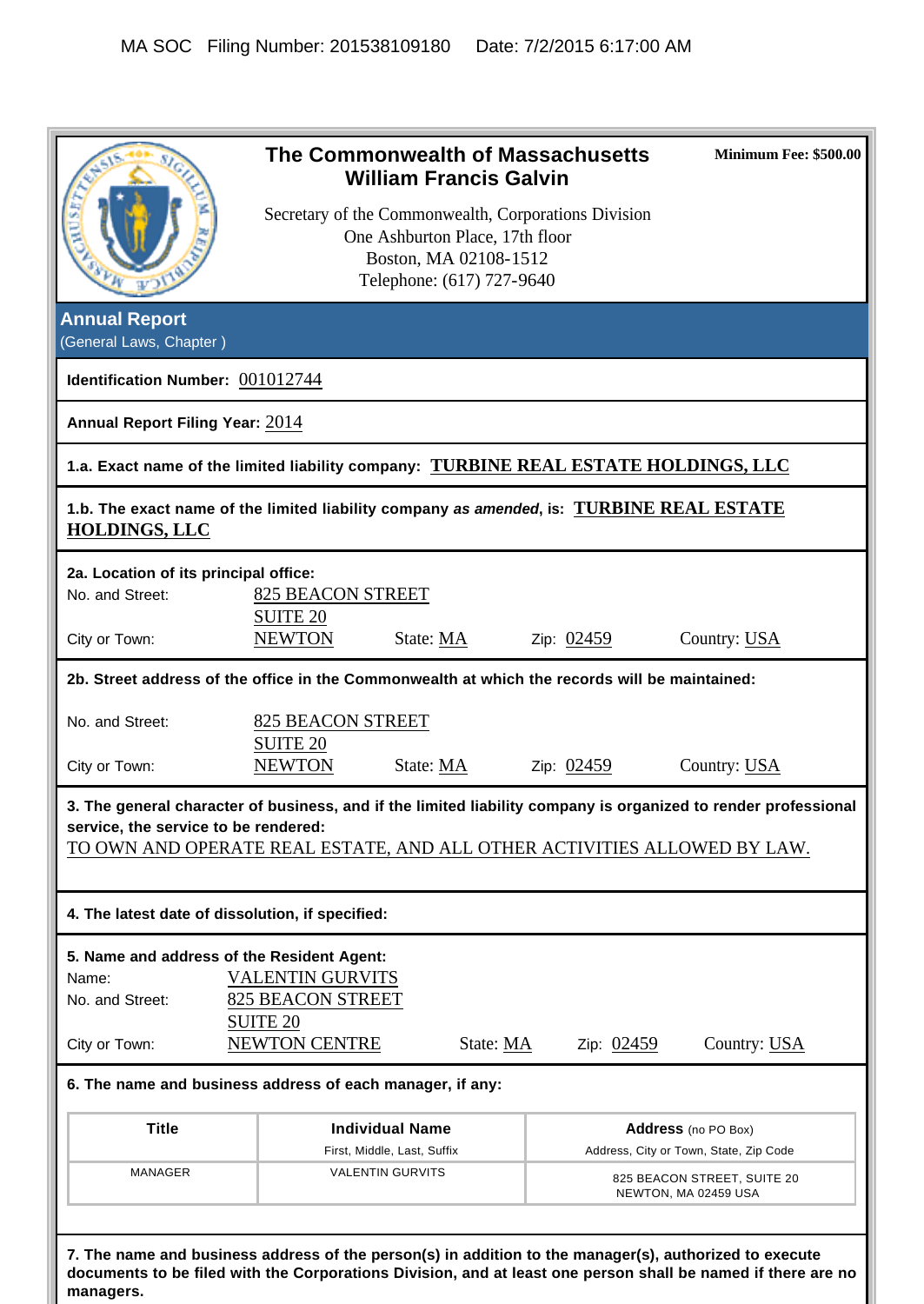| <b>Title</b>                                                       | <b>Individual Name</b>                                                                                              | Address (no PO Box)                                                                                      |
|--------------------------------------------------------------------|---------------------------------------------------------------------------------------------------------------------|----------------------------------------------------------------------------------------------------------|
|                                                                    | First, Middle, Last, Suffix                                                                                         | Address, City or Town, State, Zip Code                                                                   |
|                                                                    |                                                                                                                     |                                                                                                          |
|                                                                    |                                                                                                                     |                                                                                                          |
|                                                                    | any recordable instrument purporting to affect an interest in real property:                                        | 8. The name and business address of the person(s) authorized to execute, acknowledge, deliver and record |
| <b>Title</b>                                                       | <b>Individual Name</b>                                                                                              | Address (no PO Box)                                                                                      |
|                                                                    | First, Middle, Last, Suffix                                                                                         | Address, City or Town, State, Zip Code                                                                   |
| <b>REAL PROPERTY</b>                                               | <b>VALENTIN GURVITS</b>                                                                                             | 825 BEACON STREET, SUITE 20<br>NEWTON, MA 02459 USA                                                      |
| 9. Additional matters:                                             |                                                                                                                     |                                                                                                          |
|                                                                    | SIGNED UNDER THE PENALTIES OF PERJURY, this 2 Day of July, 2015,<br>VAL GURVITS, Signature of Authorized Signatory. |                                                                                                          |
|                                                                    |                                                                                                                     |                                                                                                          |
|                                                                    |                                                                                                                     |                                                                                                          |
|                                                                    |                                                                                                                     |                                                                                                          |
|                                                                    |                                                                                                                     |                                                                                                          |
| © 2001 - 2015 Commonwealth of Massachusetts<br>All Rights Reserved |                                                                                                                     |                                                                                                          |